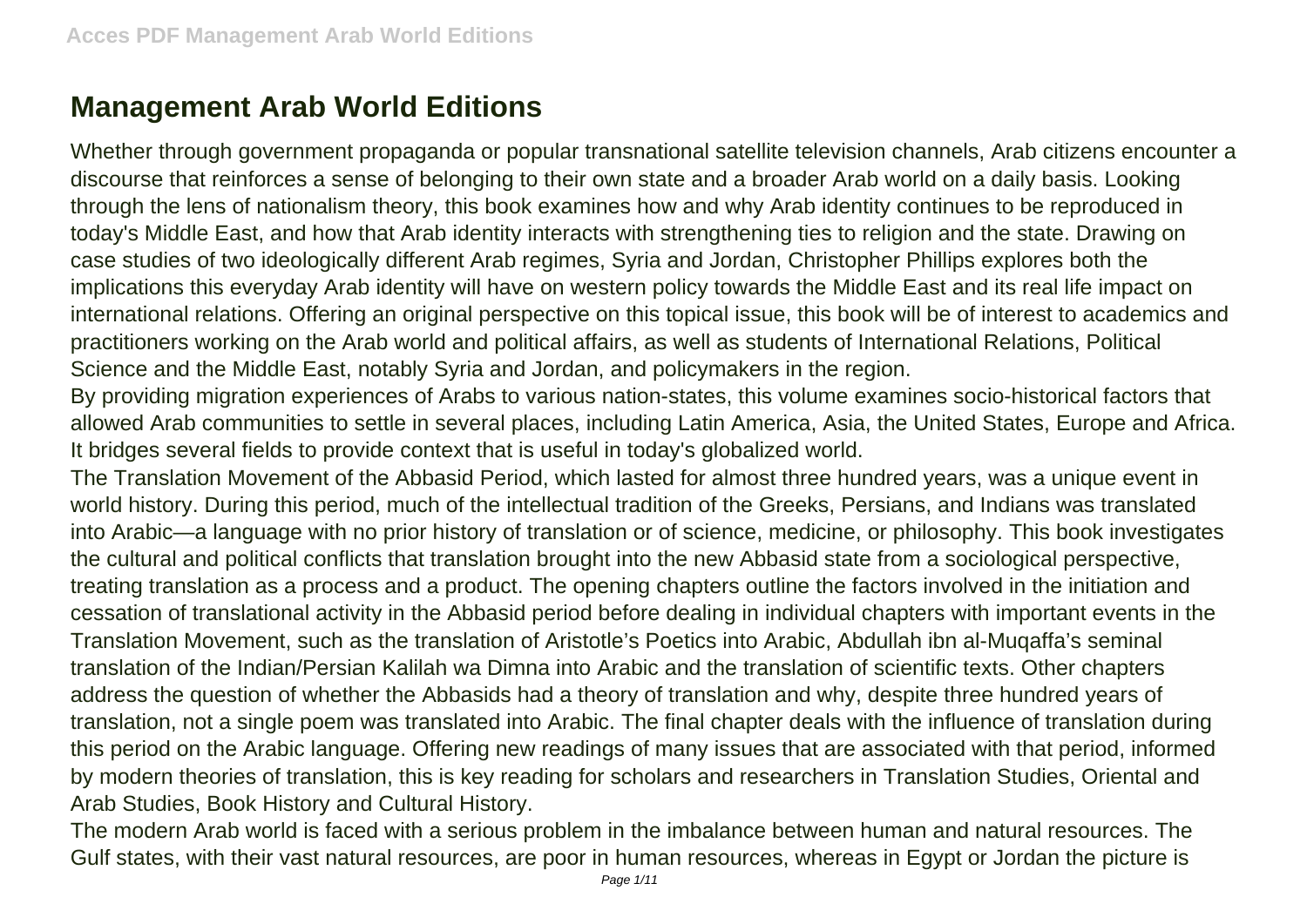reversed. This study, first published in 1983, considers the range of factors affecting development in the Arab world and examines the broad sectoral resources, the infrastructure for resource development and the range of problems shaping the political economy of Arab advancement. In conclusion, an analysis is made of the existing trends in the transformation of Arab society and ways are suggested in which these trends will develop over the next decade. "This book provides a presentation of teaching cases emphasizing the positive and negative experiences on a variety of management topics, focusing on organizational behavior and leadership in Arab countries and the impact of culture in management and behavior"--Provided by publisher.

Whereas most studies of Islamism focus on politics and religious ideology, this book analyses the ways in which Islamism in the Arab world is defined, reflected, transmitted and contested in a variety of creative and other cultural forms. It covers a range of contexts of production and reception, from the early twentieth century to the present, and with reference to cultural production in and/or about Morocco, Algeria, Tunisia, Egypt, Yemen, the Gulf, Lebanon and Israel/Palestine. The material engaged with is produced in Arabic, English and French and includes fiction, autobiography, feature films, television series, television reportage, the press, rap music and video games. Throughout, the book highlights the multiple forms and contested interpretations of Islamism in the Arab world, exploring trends and tensions in the ways Islamism is represented to (primarily) Arab audiences and complicating simplistic perspectives on this phenomenon. The book considers repeated and idiosyncratic themes, modes of characterisation, motifs, structures of feeling and forms of engagement, in the context of an ongoing struggle for symbolic power in the region. Disruption following the Gulf War, and the need to satisfy both rising economic aspirations and the Islamic values of the region's peoples, demands fresh examination of development issues in the Arab world. This introductory text assesses how agricultural, industrial and urban development has evolved in the Arab region. Contrasting Arab and Western interpretations of `development', it draws on case studies covering states as diverse as Saudi Arabia, Yemen, Morocco and Jordan. The author suggests that until the Arabs define their own identity, there will continue to be `change' but not necessarily `progress' in the region.

One of the implications of Orientalism is that the Arab world, as a homogenous entity, is often analysed as an anomaly within the international system. This book argues that, despite their differences, societies across the globe ultimately construct their own history according to very similar dynamics and tensions. The methodological approach of this book, using different countries within the Arab world as models, offers the reader an analysis of relations between the elites and their opposition in a variety of settings. A definition of the political structure of each country is drawn from this analysis before potential future scenarios, as according to country specific experts, are proposed. This model provides a useful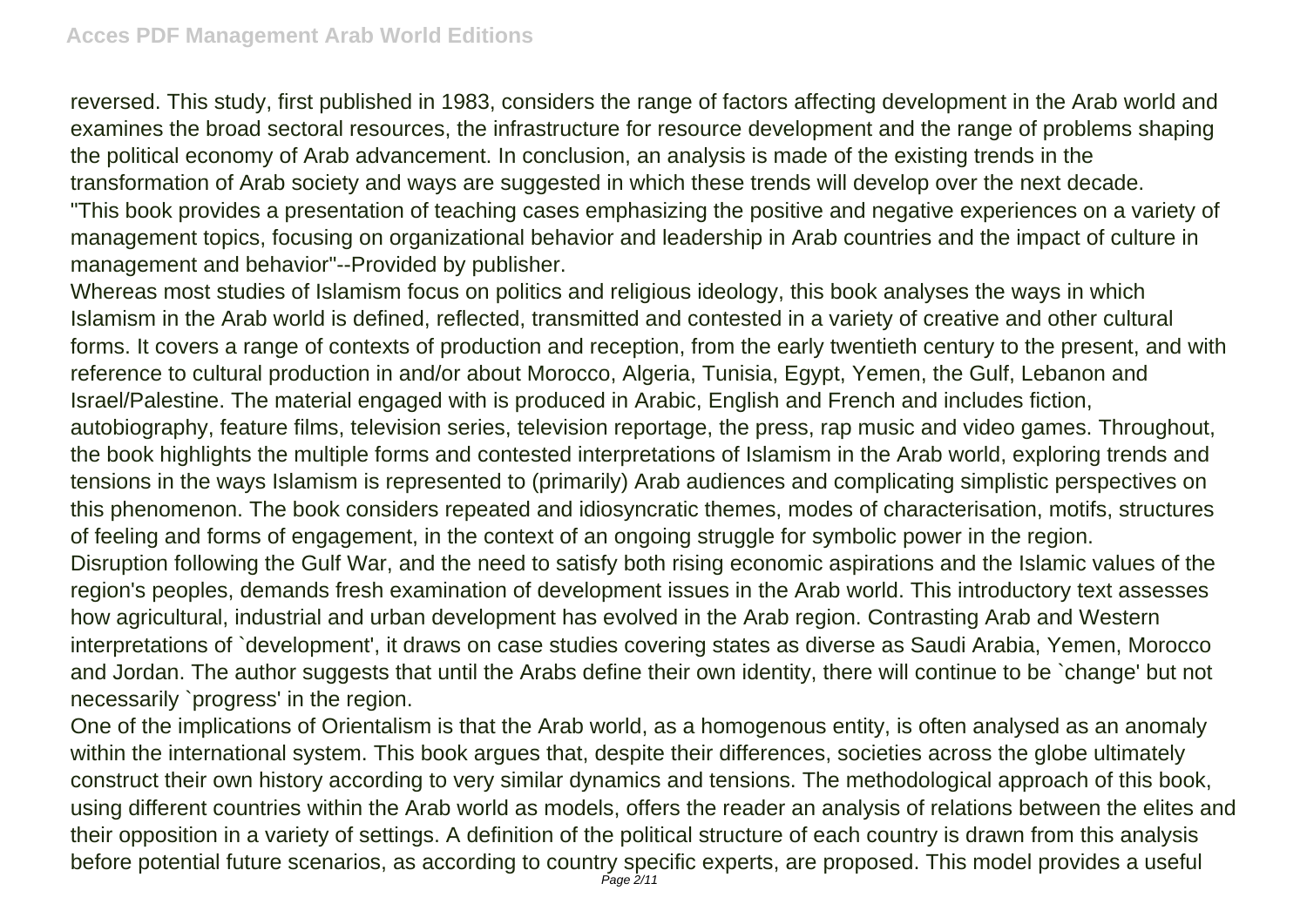contribution to students and scholars of political science and international relations. Through providing a comparative study of the political regimes currently operating in the Arab world; their elites, civil society, power resources and political resistance, this book illustrates that despite the image of homogeneity sometimes portrayed by the Arab world, it is the multiplicity of models and heterogeneity of regimes that constitute reality.

An expert's guide to exploring business opportunities in the burgeoning Arab marketplace This groundbreaking book reveals the myriad opportunities presented by the Arab World's market of 350 million consumers, who collectively wield the ninth-largest economy in the world. Based on the author's firsthand research, including hundreds of market visits and more than 600 interviews at companies doing business throughout the region, this book shows how globally interconnected and vibrant the Arab markets are. Through a rich blend of data and anecdotal observations, it chronicles how, by respecting the region's culture and religious norms, hundreds of local and multinational companies and entrepreneurs are creating successful businesses in this large and growing marketplace. Hundreds of interviews and illustrative examples peel away stereotypes about Arab consumers to reveal diverse, vibrant and entrepreneurial consumer markets Explains how multinational companies, such as Coca-Cola, Unilever, and Proctor & Gamble, and leading regional companies are working successfully in the Arab nations Shows how Arab entrepreneurs, both men and women, are shaping the regional and global marketplaces Vijay Mahajan, author of two previous award-winning books on emerging markets, is one of the world's most-cited researchers in the business and economics sector As the global marketplace continues to expand, this book offers anyone interested in investing in the Arab world an expert perspective on the boundless business opportunities.

This book is the first to explore Arabic tourism from a business viewpoint, rather than taking a sociological, anthropological or political stance. It focuses on business planning, management and marketing destinations in the Arab World, which are topics crucial for industry stakeholders and which have previously been neglected in the tourism literature. The book examines similarities and differences in the emergence and development of the tourism industry in countries across the Arab world as well as its inbound and outbound travel flows. It analyses several different aspects of Arabic tourism including tourism policy, organisation and planning, tourism product development, destination marketing and consumer behaviour. This volume will be of interest to postgraduate students and researchers of tourism studies, business and Middle Eastern studies.

This authoritative edited volume examines the drivers of higher education in the Gulf region. It offers insightful analyses and examines contemporary pedagogical, management, strategic, and relevant issues on quality education that confront higher education institutions. Written by higher education specialists, curriculum developers, and policy makers from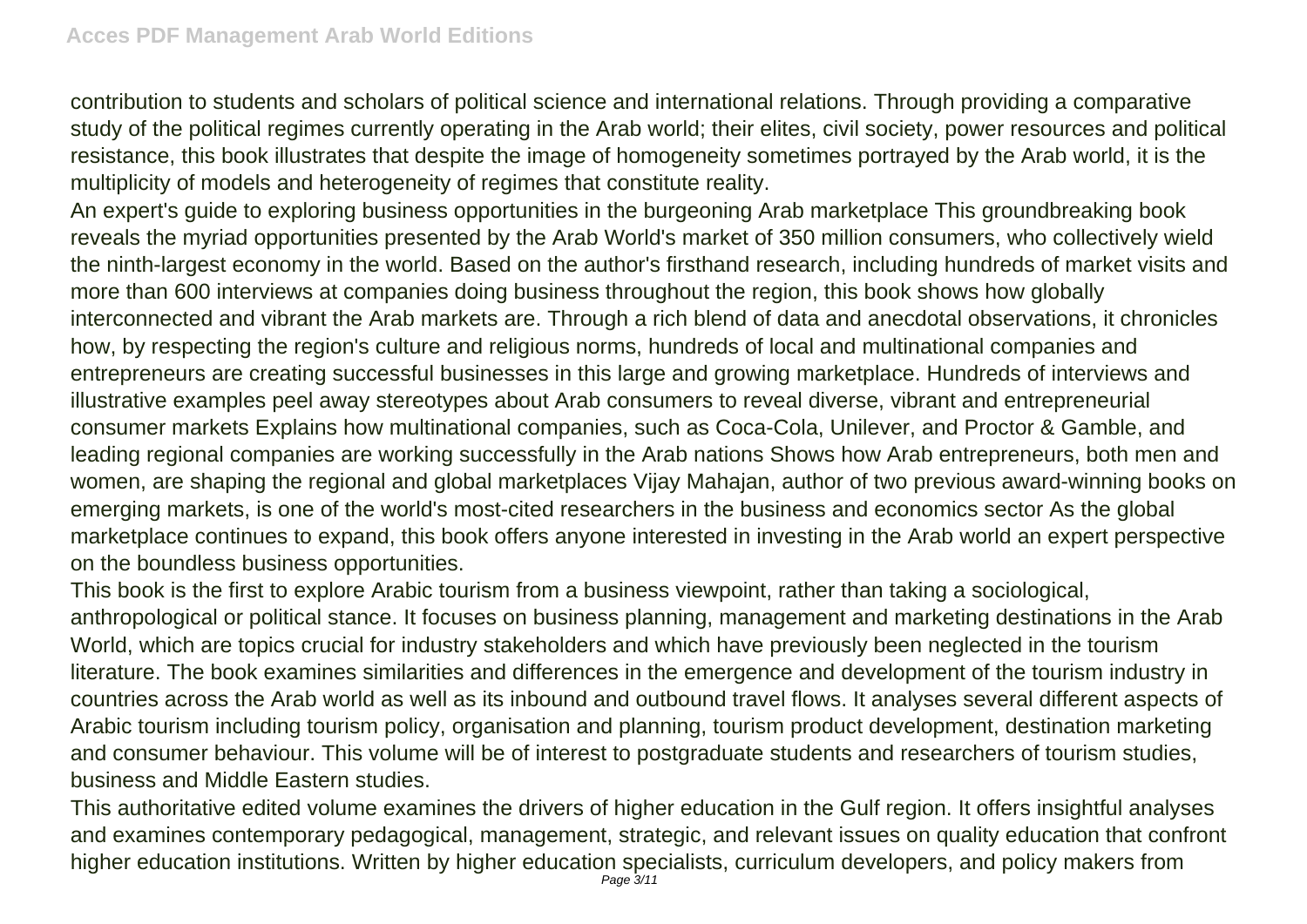diverse international backgrounds, the book analyses issues affecting the Gulf Cooperation Council (GCC) region, with a particular focus on Oman and Saudi Arabia. It is divided into regional and non-regional drivers and considers drivers as potent enablers of a management system and educational structure at the intersection of quality education and quality management in higher education. Chapters include discussion of organisational, management, and policy issues including strategic innovation, internationalisation, quality assurance, and global rankings of higher education institutes. The book includes discussion of the challenges posed by the COVID-19 pandemic on teaching and learning policies, practices, and programmes. This book will serve as an essential reference for quality management in higher education institutions in the Gulf, and will be highly relevant reading for academics, researchers, and students of higher education, education management, and quality education in the Gulf region.

If you're currently an engineer and have been offered a management job at a startup, this book is for you! If you're an engineer wondering what your manager is supposed to do for you, this book is for you as well! Drawing from the author's experience as an engineer and manager, this book explains: When to consider doing management work. How to put together a team. What to consider when interacting with engineers. How to hire top engineers for your startup. How to pick engineering leaders. How to define processes and a process cookbook. When you don't need a process. How to report to your managers. How compensation systems and promotion systems work, and when they fail. Foreword by Harper Reed. This kind of books are nowhere to be found...as an engineer probing in the dark for "what's next" I have looked very hard for career guidance for the past few years, and yours are the only books to give enlightenment. --- Cindy Zhou Whether experienced or aspiring, this book will be a great manual to help understand and be successful at this mysterious craft. --- Harper Reed, from the Foreword.

This adaptation builds on all the reasons for the international success of Robbins & Coulter's 'Management' textbook engaging students by using real-world examples to bring management theories to life, this time with a special focus on the Arab region.

Understanding the Arab Culture is a thoroughly practical crosscultural guide to working with Arab cultures, written with theWesterner in mind.The book focuses more on the key differences than similarities, issues that Westerners will find puzzling, unusual or difficult to cope with. It is based on years of experience of lecturing to Westerners and a long list of frequently asked questions. It addresses Western perceptions and misconceptions of Arabs, Islam and the Arab world as well as some key Arab perceptions of the West. Many practical tips are given on a variety of issues, from exchanging appropriate gifts to negotiating techniques. Contents: Preface; About the author; Acknowledgements; Introduction; 1. A cross-cultural Perspective; 2. Ten cross-cultural realities; 3. The Arab culture in a generic context; 4. The business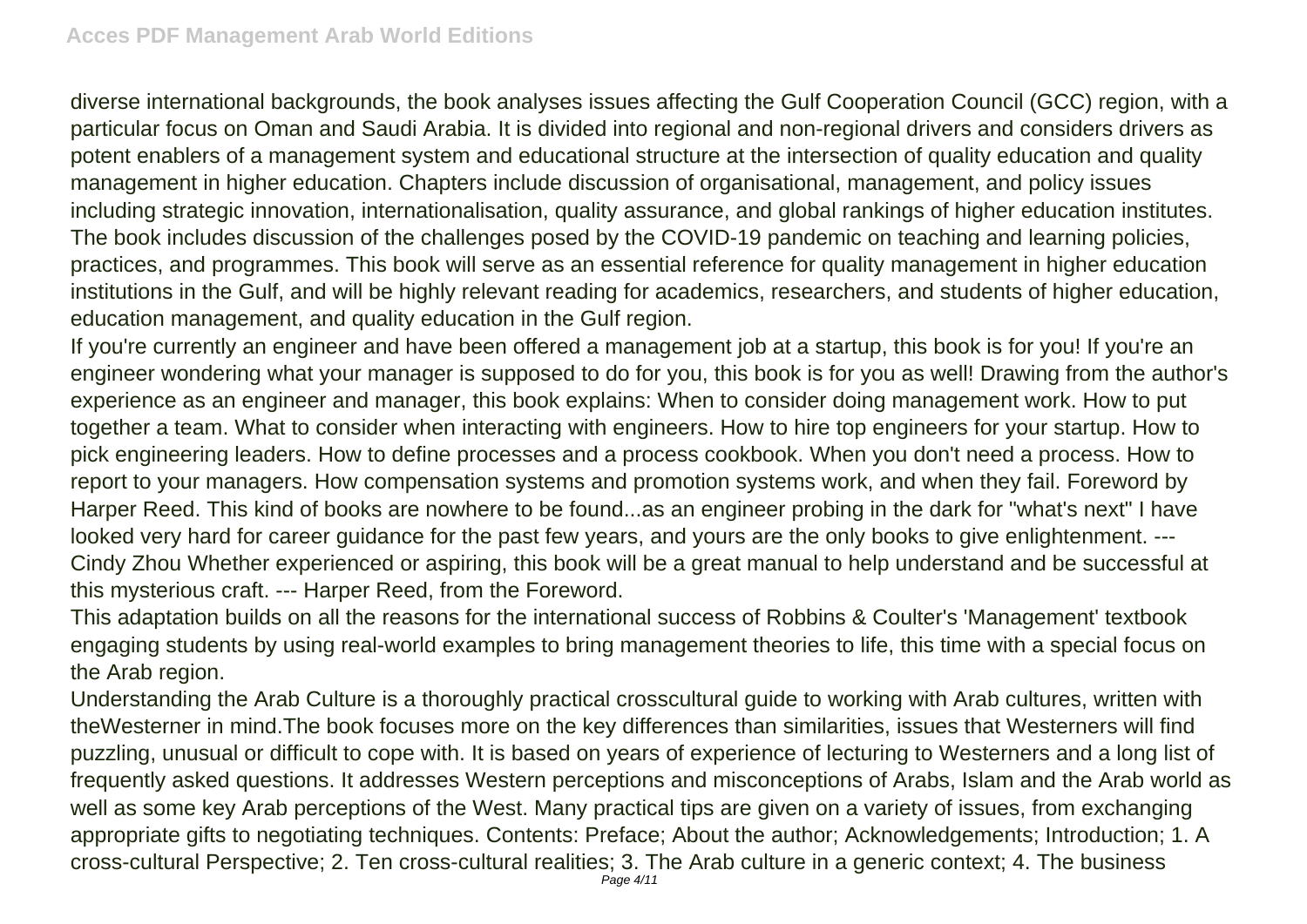pyramid; 5. An Arab perspective; 6. First encounters with Arabs; 7. Values and attitudes; 8. Experiencing Arabia; 9. Islam: away of life; 10. Doing business; Epilogue; Recommended reading; Index.

An exploration of the life-stories of 22 pioneer Arab women who have forged their path to management and leadership in education and welfare, overcoming challenges imposed by a patriarchal society that sees female leadership as a threat. Trajectories of Education in the Arab World gives a broad yet detailed historical and geographical overview of education in Arab countries. Drawing on pre-modern and modern educational concepts, systems, and practices in the Arab world, this book examines the impact of Western cultural influence, the opportunities for reform and the sustainability of current initiatives. The contributors bring together analyses and case studies of educational standards and structures in the Arab world, from the classical Islamic period to contemporary local and international efforts to re-define the changing needs and purposes of Arab education in the contexts of modernization, multiculturalism, and globalization. Taking a thematic and chronological approach, the first section contrasts the traditional notions, approaches, and standards of education with the changes that were initiated or imposed by European influences in the nineteenth century. The chapters then focus on the role of modern state-based educational systems in constructing and preserving national identities, cultures, and citizenries and concentrates on the role of education in state-formation and the reproduction of socio-political hierarchies. The success of educational reforms and policy-making is then assessed, offering perspectives on future trends and prospects for generating institutional and organizational change. This book will be of interest to graduate and postgraduate students and scholars of education, history, Arab and Islamic history and the Middle East and North Africa. Examines the crucial role of the Hashemites in Arab nationalism throughout the 20th century, from the 1916 Arab Revolt through the creation of Arab states after World War I, the attempts at Arab unity, and the establishment of two kingdoms, to the current Palestinian debate.

Human Resource Management (Arab World Edition).

For undergraduate Principles of Management courses REAL Managers, REAL Experiences With a renewed focus on skills and careers, the new edition of this bestselling text can help better prepare your students to enter the job market. Management, Thirteenth Edition vividly illustrates effective management theories by incorporating the perspectives of real-life managers. Through examples, cases, and hands-on exercises, students will see and experience management in action, helping them understand how the concepts they're learning actually work in today's dynamic business world. Students will gain hands-on practice applying management concepts with MyManagementLab. They'll engage in real business situations with simulations, build their management skills by writing and talking about different management scenarios, have access to a video library to help put concepts into perspective, and more. Also available with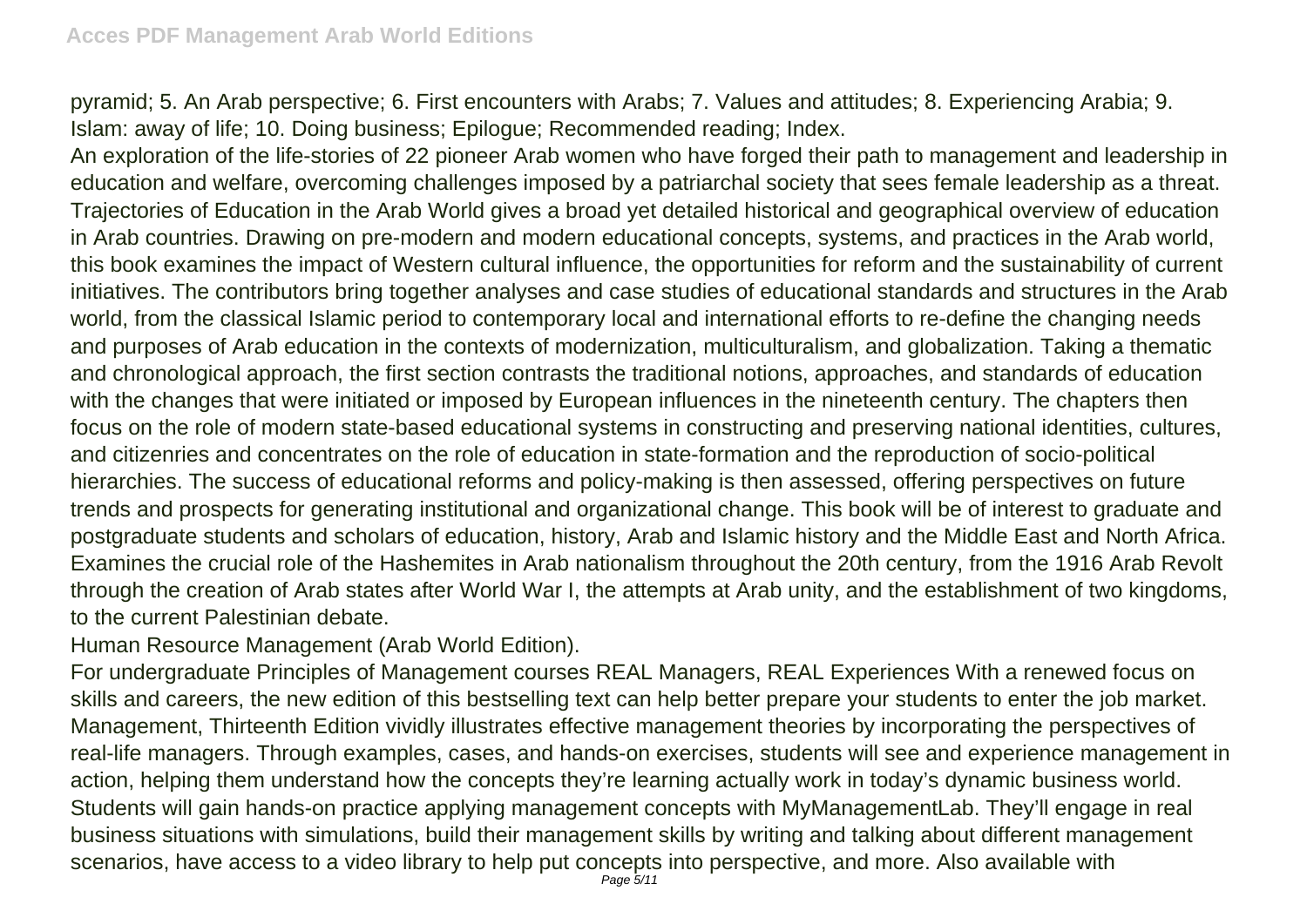MyManagementLab MyManagementLab is an online homework, tutorial, and assessment program designed to work with this text to engage students and improve results. Within its structured environment, students practice what they learn, test their understanding, and pursue a personalized study plan that helps them better absorb course material and understand difficult concepts. Please note that the product you are purchasing does not include MyManagementLab. MyManagementLab Join over 11 million students benefiting from Pearson MyLabs This title can be supported by MyManagementLab, an online homework and tutorial system designed to test and build your understanding. Would you like to use the power of MyManagementLab to accelerate your learning? You need both an access card and a course ID to access MyManagementLab. These are the steps you need to take: 1. Make sure that your lecturer is already using the system Ask your lecturer before purchasing a MyLab product as you will need a course ID from them before you can gain access to the system. 2. Check whether an access card has been included with the book at a reduced cost If it has, it will be on the inside back cover of the book. 3. If you have a course ID but no access code, you can benefit from MyManagementLab at a reduced price by purchasing a pack containing a copy of the book and an access code for MyManagementLab (ISBN:9781292090313) 4. If your lecturer is using the MyLab and you would like to purchase the product... Go to www.mymanagementlab.com to buy access to this interactive study programme. For educator access, contact your Pearson representative. To find out who your Pearson representative is, visit www.pearsoned.co.uk/replocator

The role indigo has played elsewhere has been fairly well documented, but in the case of the Arab world, little or no thorough investigation has been previously undertaken. Sets out to provide comprehensive coverage of the subject from its earliest history to the present day.

Today about 85 per cent of the world population of Muslims live in areas outside the Arab world, and due to population growth, missionary endeavours and migration, the number of Muslims in these areas is rising rapidly. This volume presents the spread and character of Islam in many non-Arab countries, focusing particularly on the contemporary situation. The book deals with the great variety and complexity that characterize Islam outside the Arab world, with Sufism (the predominant form of Islam in most non-Arab Muslim countries), and with the growing significance of Islamism which challenges secularism and Sufi forms of Islam.

Theundisputed #1 market leading bookcontinues to be an innovative look at the most current changes and happenings in the auditing profession! Topics appear as they would during the audit planning and execution stage rather than as isolated pieces of information.Fraud detection; integration of SECTION 404 of the Sarbanes-Oxley Act of 2002 and related SEC and PCAOB rulemakings; internal controls -- Internal Control and Control Risk.For individuals interested in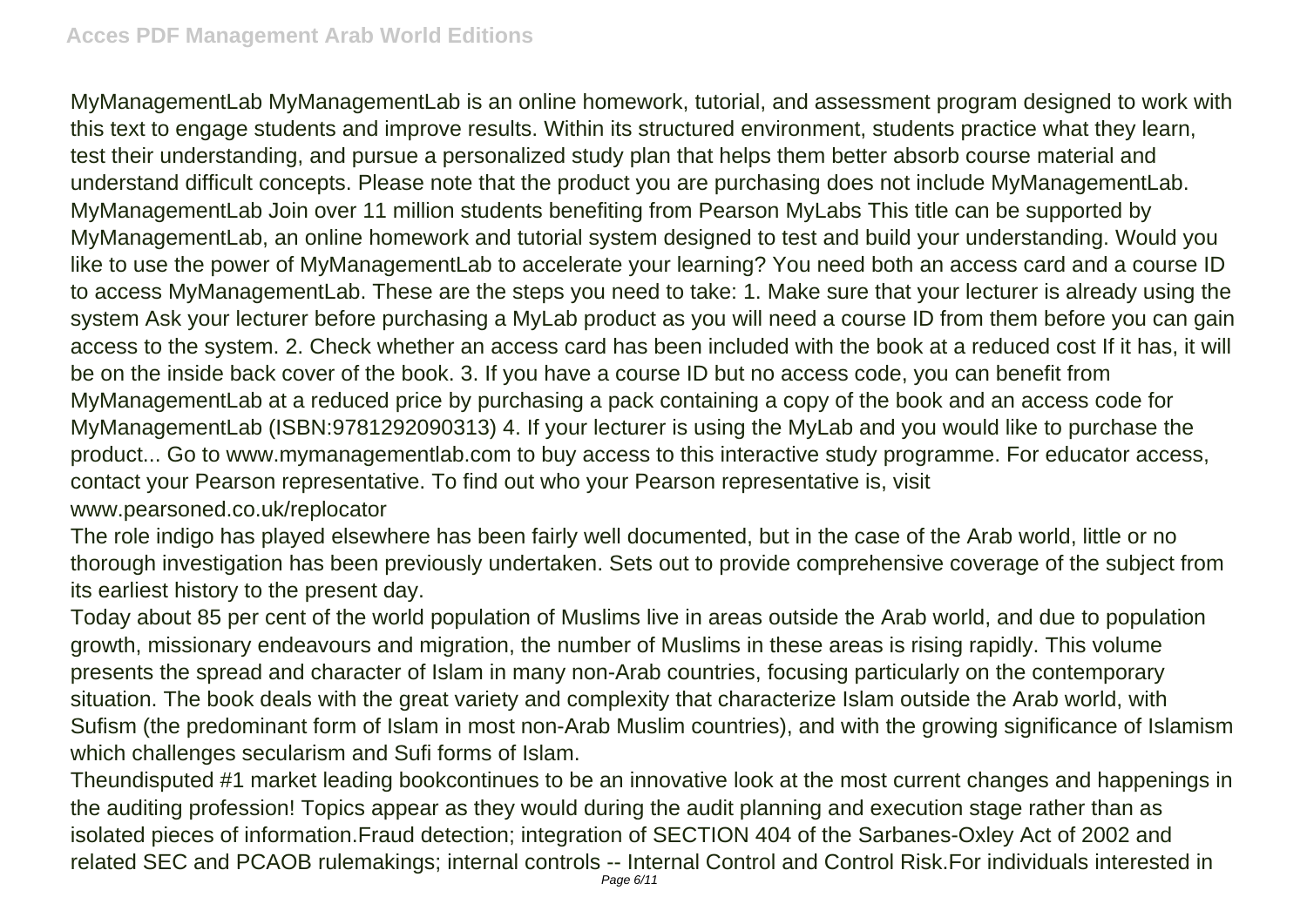the auditing, accounting, and consulting fields.

Despite notable socio-economic development in the Arab region, a deficit in democracy and political rights has continued to prevail. This book examines the major reasons underlying the persistence of this democracy deficit over the past decades and touches on the prospects for deepening the process of democratization in the Arab World. Contributions from major scholars in the region give a cross country analysis of economic development, political institutions and social factors, and the impact of oil wealth and regional wars, and present a model for democracy in the Arab world. Case studies are drawn from Algeria, Egypt, Iraq, Jordan, Lebanon, Syria, Sudan and the Gulf region, building on these crosscountry analyses and probing beyond the modelâe(tm)s main global variables. Looking beyond the effect of oil and conflicts, the chapters illustrate how specific socio-political history of the country concerned, fear of fundamentalist groups, collusion with foreign powers and foreign interventions, and the co-option of the elites by the state contribute to these problems of democratization. Situating the democratic position of the Arab World in a global context, this book is an important contribution to the field of Middle Eastern politics, development studies, and studies on conflict and democracy. Collecting has a long tradition in the Middle East but the museum as a public institution is relatively new. Today there are national museums for antiquities in most Arab countries. While in some cases the political and social climate has hindered the foundation of museums, with existing collections even destroyed at times, the recent museum boom in the Gulf States is again changing the outlook. This unique book is the first to explore collecting practices in archives and museums in the modern Arab world, featuring case studies of collecting practices in countries ranging from Egypt and Lebanon to Palestine, Jordan, Iraq and the Gulf, and providing a theoretical and methodological basis for future research. The authors are also concerned with investigating the relationship between past and present, since collecting practices tell us a great deal not only about the past but also about the ways we approach the past and present conceptions of our identities. Collections can be textual as well, as in the stories, memories or events selected, recalled, and retold in the pages of a text. As interest in memory studies as well as popular and visual culture grows in the Arab World, so collecting practices are at the heart of any critical approach to the past and the present in that region. The book will be of great interest not only to scholars and students of the modern Arab world but also to professionals in museums and collections in the region, as well as around the world.

Discusses the role of the media in the promotion of nationalism in the Arab world.

Management, Second Arab World EditionManagement Information Systems (Arab World Editions)

The Foundations of the Arab State deals with the conceptual, historical, and cultural environment in which the contemporary Arab state system was established and has evolved. With contributions from established scholars in the field, this volume addresses the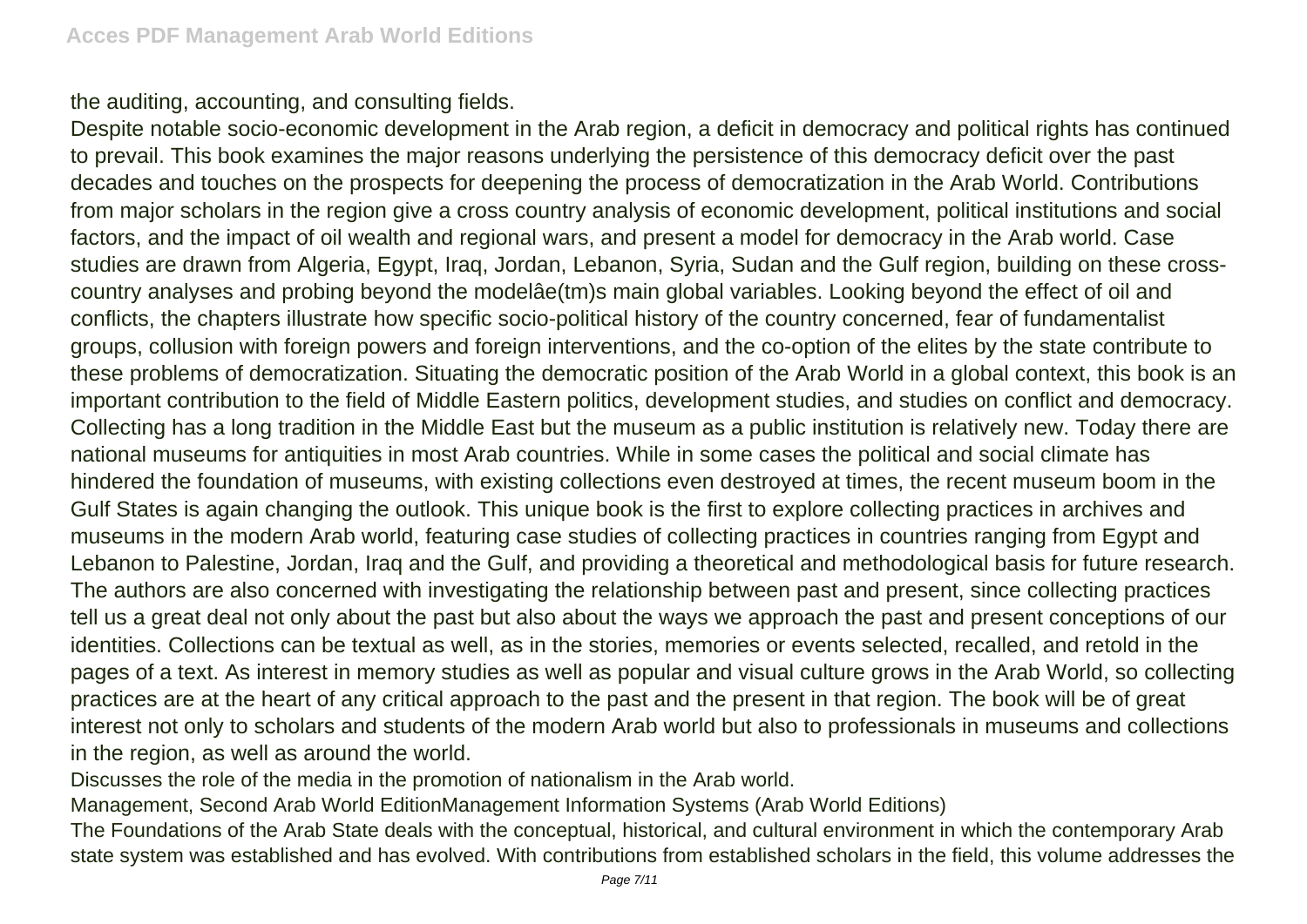major issues posed by the emergence of contemporary Arab states, by their consolidation, the role played by foreign powers in their creation, and their future within the region.

Human Resource Management provides readers with a complete, comprehensive review of essential personnel management concepts and techniques in a highly readable and understandable form. Coverage emphasizes essential themes throughout the book, including the building of better, faster, more competitive organizations through HRM; practical applications that help all managers deal with their personnel-related responsibilities; and technology and HR. Specific topics include the strategic role of human resource management; equal opportunity and the law; job analysis; personnel planning and recruiting; employee testing and selection; interviewing candidates; training and developing employees; managing organizational renewal; appraising performance; managing careers and fair treatment; establishing pay plans; pay-for-performance and financial incentives; benefits and services; labor relations and collective bargaining; employee safety and health; managing human resources in an international business; human resources information systems and technology. For practicing Human Resource Managers as well as any business managers who deal with human resource/personnel issues.

A continuing stream of information technology innovations is transforming the business world, in the Arab region and right around the globe. This text gives readers an in-depth look at how both local and international corporations harness information technology and systems to achieve corporate objectives. With a focus on providing students with engaging content that draws links between MIS theory and its application to real-life business scenarios, this text is an essential companion to any student of MIS in the Arab region.

The Arab World is perceived to be a region rampant with constructed and ambiguous national identities, overwhelming wealth and poverty, religious diversity, and recently the Arab uprisings, a bottom-up revolution shaking the foundations of pre-established, long-standing hierarchies. It is also a region that has witnessed a remarkable level of transformation and development due to the accelerated pace imposed by post-war reconstruction, environmental degradation, and the competition among cities for world visibility and tourism. Accordingly, the Arab World is a prime territory for questioning urban design, inviting as it does a multiplicity of opportunities for shaping, upgrading, and rebuilding urban form and civic space while subjecting global paradigms to regional and local realities. Providing a critical overview of the state of contemporary urban design in the Arab World, this book conceptualizes the field under four major perspectives: urban design as discourse, as discipline, as research, and as practice. It poses two questions. How can such a diversity of practice be positioned with regard to current international trends in urban design? Also, what constitutes the specificity of the Middle Eastern experience in light of the regional political and cultural settings? This book is about urban designers 'on the margins': how they narrate their cities, how they engage with their discipline, and how they negotiate their distance from, and with respect to global disciplinary trends. As such, the term margins implies three complementary connotations: on the global level, it invites speculation on the way contemporary urban design is being impacted by the new conceptualizations of center-periphery originating from the post-colonial discourse; on the regional level, it is a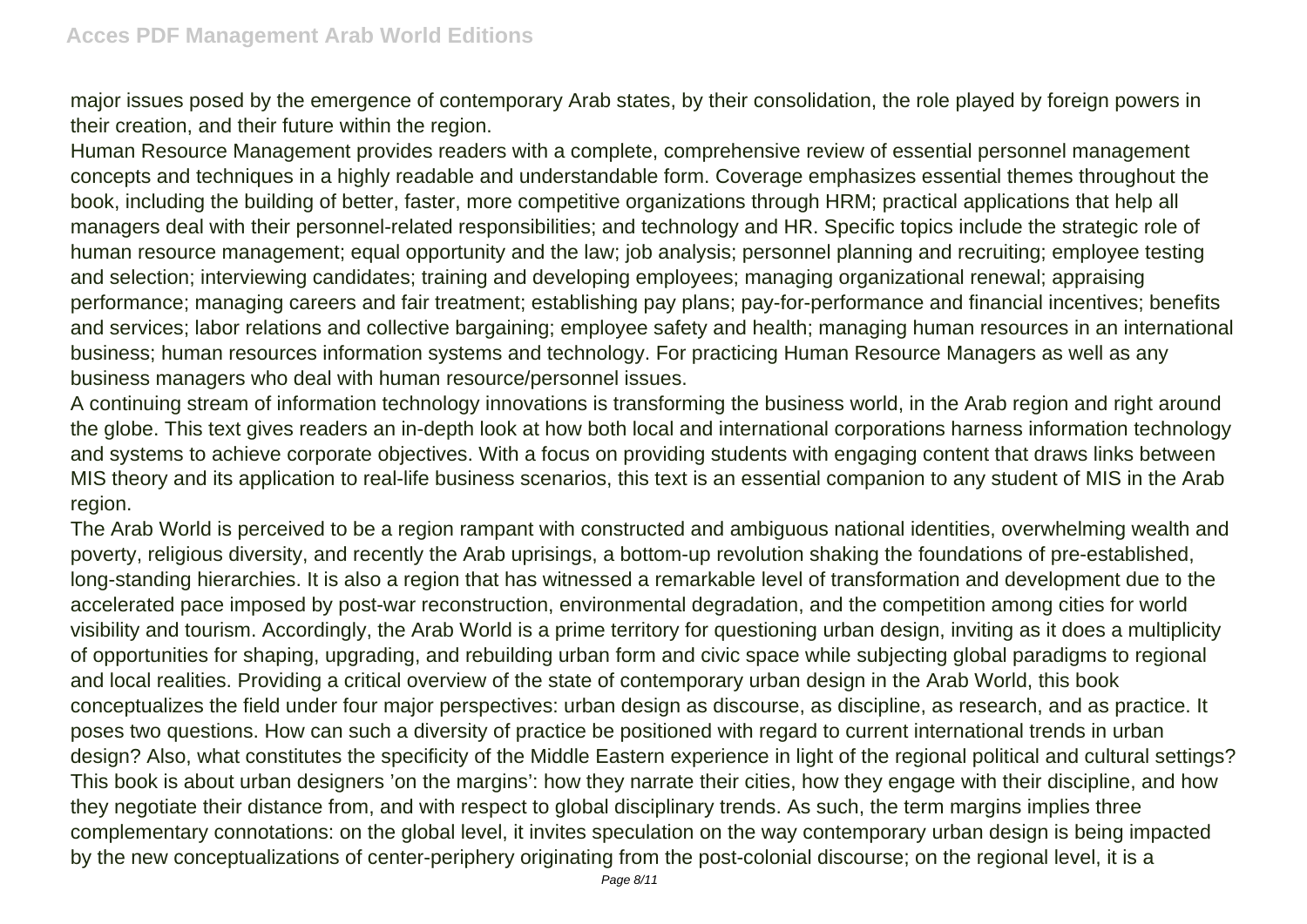speculation on the specificity of urban design thinking and practice within a particular geographical and cultural context (here, the Arab World); and finally, on the local level, it is an a

NOTE: This edition features the same content as the traditional text in a convenient, three-hole-punched, loose-leaf version. Student Value Editions also offer a great value; this format costs significantly less than a new textbook. Before purchasing, check with your instructor or review your course syllabus to ensure that you select the correct ISBN. Several versions of MyLab™ and Mastering™ platforms exist for each title, including customized versions for individual schools, and registrations are not transferable. In addition, you may need a Course ID, provided by your instructor, to register for and use MyLab and Mastering platforms. For undergraduate Principles of Management courses. This package includes MyLab Management . REAL managers, REAL experiences With a renewed focus on skills and careers, the new edition of this bestselling text can help better prepare individuals to enter the job market. Management, 14th Edition vividly illustrates effective management theories by incorporating the perspectives of real-life managers. Through examples, cases, and hands-on exercises, you'll see and experience management in action, helping you understand how the concepts you're learning about actually work in today's dynamic business world. Personalize learning with MyLab Management MyLab™ Management is an online homework, tutorial, and assessment program designed to work with this text to engage students and improve results. Within its structured environment, students practice what they learn, test their understanding, and pursue a personalized study plan that helps them better absorb course material and understand difficult concepts. 0134639685 / 9780134639680 Management, Student Value Edition Plus MyLab Management with Pearson eText -- Access Card Package Package consists of: 0134527704 / 9780134527703 Management, Student Value Edition 013452781X / 9780134527819 MyLab Management with Pearson eText -- Access Card -- for Management This handbook provides the first comprehensive reference book in English about the development of mass and social media in all Arab countries. Capturing the historical as well as current developments in the media scene, this collection maps the role of media in social and political movements. Contributors include specialists in the field from North America, Europe, and the Middle East. Each chapter provides an overview of the history, regulatory frameworks and laws governing the press, and socio-political functions of the media. While the geopolitical complexities of the region have been reflected in the expert analyses collectively, the focus is always the local context of each member state. All 38 chapters consider the specific historical, political, and media trajectories in each country, to provide a contextual background and foundation for further study about single states or comparative analysis in two or more Arab states. Capturing significant technological developments and the widespread use of social media, this all-inclusive volume on Arab media is a key resource for students and scholars interested in journalism, media, and Middle East studies.

The Gulf Cooperation Council (GCC) countries are some of the richest and most dynamic emerging markets in the world. But they are tough markets! International companies must think seriously if they want to do business there – the barriers can be numerous and difficult. But the opportunities are phenomenal and rewarding. The key to success is to plan and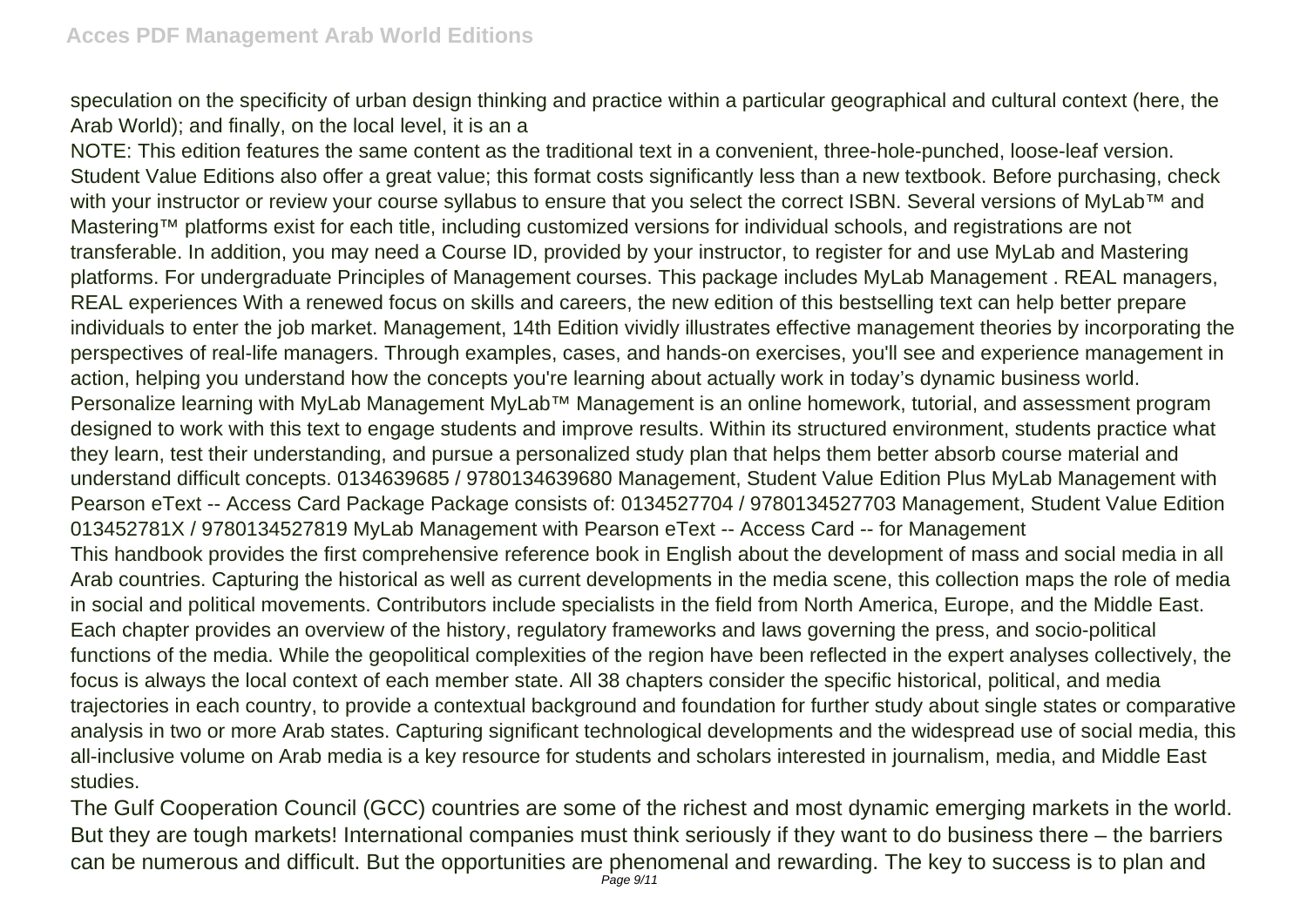take the right steps. This book shows how to do this by decoding, using case studies, and suggesting relevant solutions. For Judith Hornok, it's not about dry theories or mind games. Instead this book is based on numerous case studies drawn from the lives of well-known Arab and international business people. The reader can grasp the opportunities and avoid the pitfalls by knowing and understanding the Arab Business Code (ABC): "learning the A-B-Cs." This book offers a study with practical measures, a toolkit of easy-to-learn and simple-to-use techniques that pave the way for business success in the Gulf. Over fifteen years of research is boiled down into a clearly structured, compact book. Judith Hornok presents the insights of her studies by decoding the behavior of Arab business people in the Gulf using innovative techniques and new approaches, which can be easily implemented by the reader. For the first time Judith also presents her creations – the figures of The Seven Emotional Hinderers.

Over recent decades we have witnessed the globalization of research. However, this has yet to translate into a worldwide scientific network, across which competencies and resources can flow freely. Arab countries have strived to join this globalized world and become a 'knowledge economy,' yet little time has been invested in the region's fragmented scientific institutions; institutions that should provide opportunities for individuals to step out on the global stage. Knowledge Production in the Arab World investigates research practices in the Arab world, using multiple case studies from the region with particular focus on Lebanon and Jordan. It depicts the Janus-like face of Arab research, poised between the negative and the positive and faced with two potentially opposing strands; local relevance alongside its internationalization. The book critically assesses the role and dynamics of research and poses questions that are crucial to further our understanding of the very particular case of knowledge production in the Arab region. The book explores research's relevance and whom it serves, as well as the methodological flaws behind academic rankings and the meaning and application of key concepts such as knowledge society/economy. Providing a detailed and comprehensive examination of knowledge production in the Arab world, this book is of interest to students, scholars and policy makers working on the issues of research practices and status of science in contemporary developing countries. Since 2000, IOM has been producing world migration reports. The World Migration Report 2020, the tenth in the world migration report series, has been produced to contribute to increased understanding of migration throughout the world. This new edition presents key data and information on migration as well as thematic chapters on highly topical migration issues, and is structured to focus on two key contributions for readers: Part I: key information on migration and migrants

(including migration-related statistics); and Part II: balanced, evidence-based analysis of complex and emerging migration issues.

It has often been argued that Arab states are arbitrary political creations, lacking historical or present legitimacy. This Page 10/11